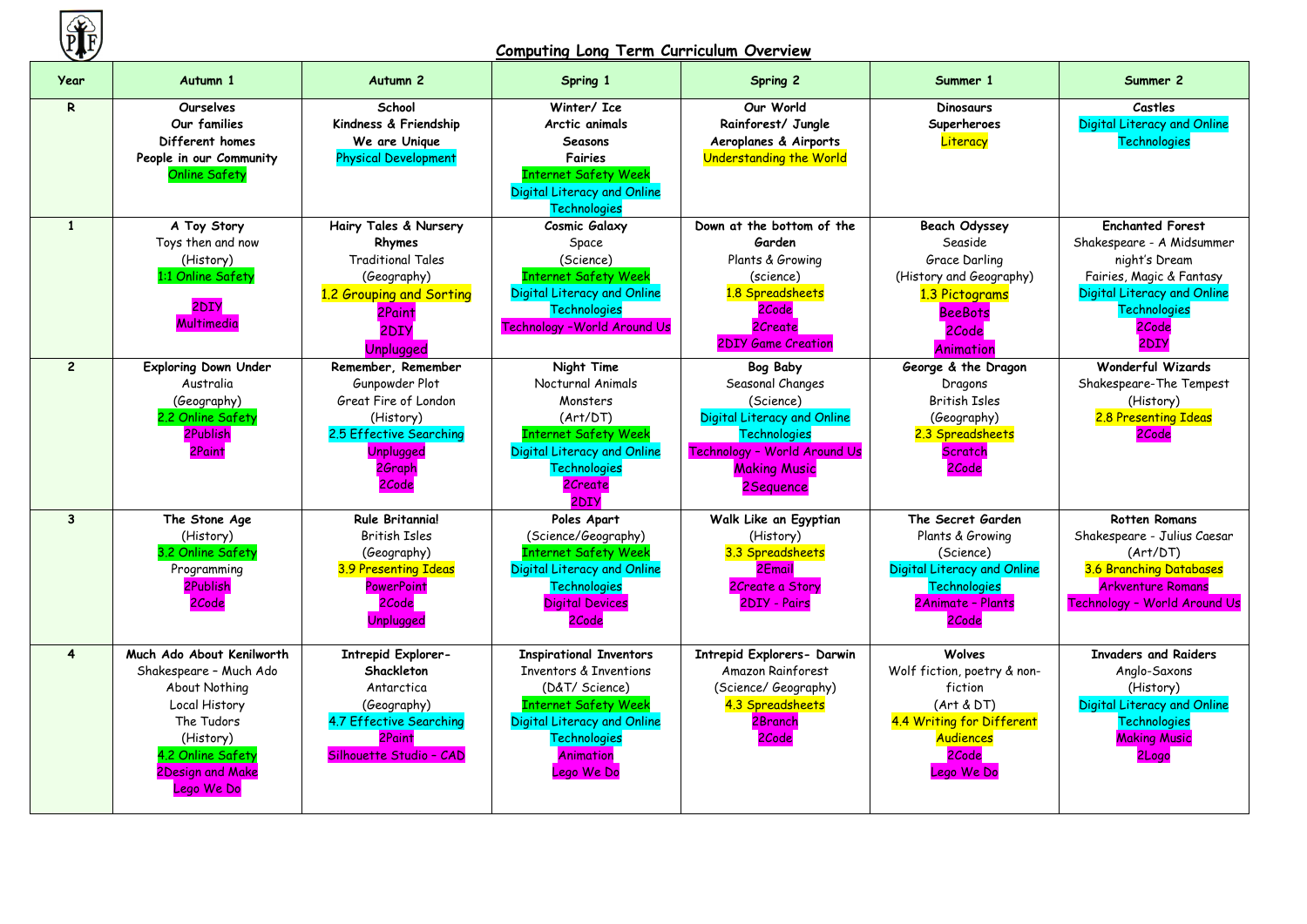| 5 | Out of this World            | Kesuke's Kingdom             | The Vikings are Coming         | Wild at Heart                      | <b>H2O</b>                   | <b>Chariots of Fire</b>      |
|---|------------------------------|------------------------------|--------------------------------|------------------------------------|------------------------------|------------------------------|
|   | Space                        | Biomes-World Habitats        | Vikings                        | Animal poetry                      | Rivers & Coasts              | Ancient Greece               |
|   | (Science)                    | (Geography)                  | Norse Myths                    | (Art/DT)                           | Water Cycle                  | Olympics                     |
|   | 5.2 Online Safety            | 5.8 Word Processing (Word)   | (History)                      | <b>Digital Literacy and Online</b> | (Geography)                  | Shakespeare - Twelfth Night  |
|   | Lego We Do                   | Website - MS Sway            | <b>Internet Safety Week</b>    | Technologies                       | 5.4 Databases                | (History)                    |
|   | Scratch                      | Lego We Do                   | Digital Literacy and Online    | Animation                          | <b>SWAY - Whitby Blog</b>    | 5.3 Spreadsheets             |
|   |                              |                              | Technologies                   |                                    |                              | Scratch                      |
|   |                              |                              | <i><b>iMovie</b></i>           |                                    |                              | <b>AI - Machine Learning</b> |
|   |                              |                              | Scratch                        |                                    |                              |                              |
| 6 | <b>Mysterious Mayans</b>     | What a Disaster!             | Shine A Light                  | All the World's a Stage            | 'Tales from Outer Suburbia'  | We'll Meet Again             |
|   | Mayans                       | Volcanoes/Earthquakes/       | Refugees & Migrants            | Macbeth                            | Short Story Writing          | World War 2                  |
|   | Historical artefacts         | Tsunamis                     | (Light-Science/PSHE)           | The Globe Theatre                  | 6.5 Text Adventures          | (History/Geography/          |
|   | (History)                    | (Geography)                  | <b>Internet Safety Week</b>    | Shakespeare's London               | Excel - Formulas             | PHSE)                        |
|   | 6.2 Online Safety            | Digital Literacy and Online  | Digital Literacy and Online    | Stratford upon Avon                | <i><b>iMovie Trailer</b></i> | 6.4 Blogging                 |
|   | <b>Unplugged</b>             | Technologies                 | Technologies                   | (History)                          |                              | Rapid Router - Python        |
|   | <b>Coding - Rapid Router</b> | <b>Stop Motion Animation</b> | <b>Broadcast - News Report</b> | 6.9 Spreadsheets                   |                              | Binary                       |
|   |                              |                              |                                | Kodu                               |                              |                              |

Data Handling and Multimedia, Digital Literacy and Online Technologies, Online-Safety units teachers to follow Purple Mash Computing Planning Scheme Programming units to be taught during PPA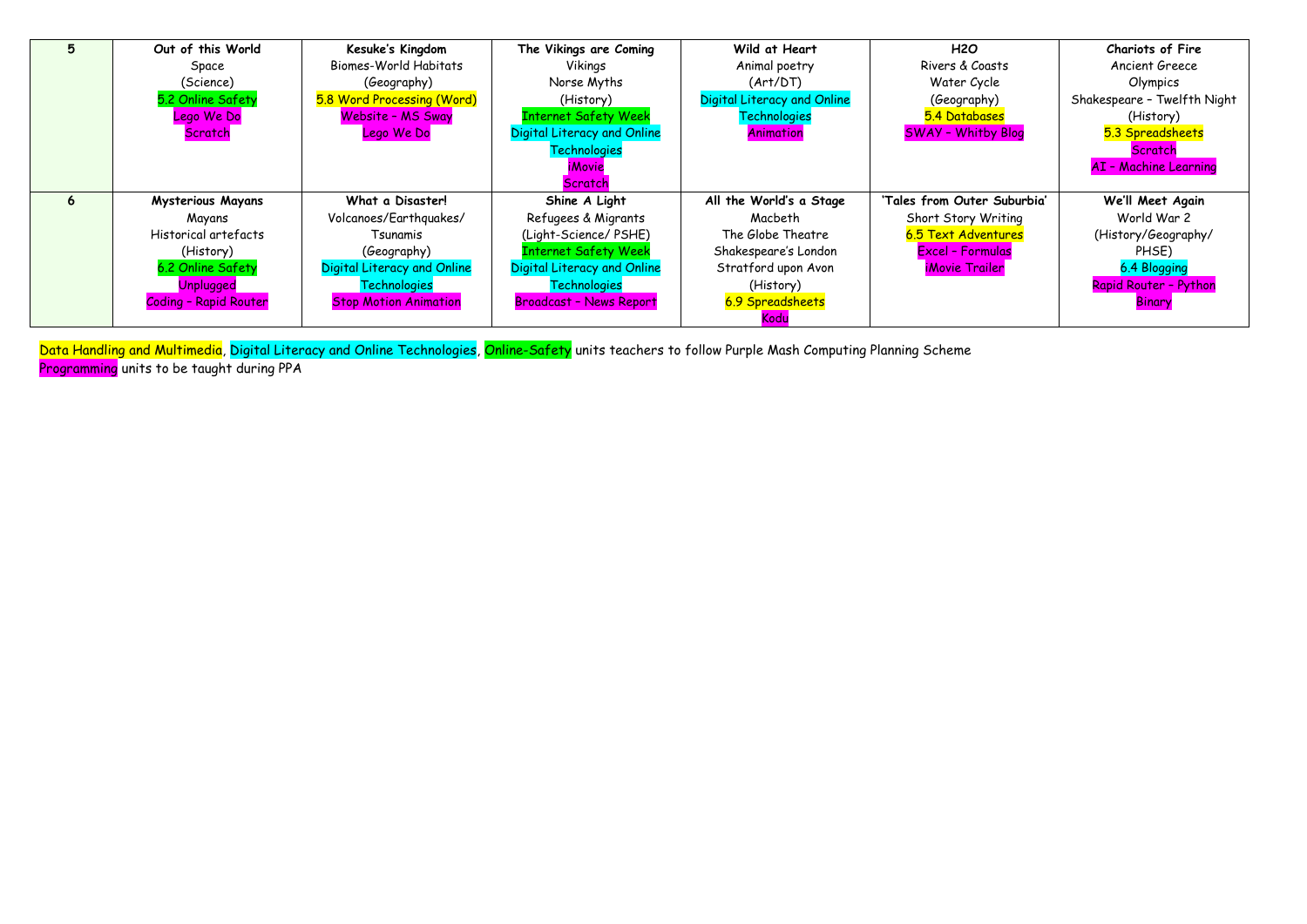# **THE LONG TERM PLAN**

| Programming                                                                                                                                                                                                                                                                                                                                                                                                                                                                        | <b>Data Handling</b><br>Digital Literacy<br>and Multimedia<br>and Online Technologies                                                                                                                                                                                                                  |                                                                                                                                                                                                                                                                                                                                                                     | <b>Online-Safety</b>                                                                                                                                                                                                                    |
|------------------------------------------------------------------------------------------------------------------------------------------------------------------------------------------------------------------------------------------------------------------------------------------------------------------------------------------------------------------------------------------------------------------------------------------------------------------------------------|--------------------------------------------------------------------------------------------------------------------------------------------------------------------------------------------------------------------------------------------------------------------------------------------------------|---------------------------------------------------------------------------------------------------------------------------------------------------------------------------------------------------------------------------------------------------------------------------------------------------------------------------------------------------------------------|-----------------------------------------------------------------------------------------------------------------------------------------------------------------------------------------------------------------------------------------|
|                                                                                                                                                                                                                                                                                                                                                                                                                                                                                    | Key Stage One                                                                                                                                                                                                                                                                                          |                                                                                                                                                                                                                                                                                                                                                                     |                                                                                                                                                                                                                                         |
| Understand what algorithms are; how they are implemented as<br>programs on digital devices; and that programs execute by<br>following precise and unambiguous instructions<br>Create and debug simple programs<br>Use logical reasoning to predict the behaviour of simple<br>programs                                                                                                                                                                                             | Use technology purposefully to create,<br>organise, store, manipulate and retrieve<br>digital content                                                                                                                                                                                                  | Recognise common uses of information<br>technology beyond school                                                                                                                                                                                                                                                                                                    | Use technology safely and<br>respectfully, keeping personal<br>information private; identify<br>where to go for help and support<br>when they have concerns about<br>content or contact on the internet<br>or other online technologies |
|                                                                                                                                                                                                                                                                                                                                                                                                                                                                                    | Key Stage Two                                                                                                                                                                                                                                                                                          |                                                                                                                                                                                                                                                                                                                                                                     |                                                                                                                                                                                                                                         |
| Design, write and debug programs that accomplish specific<br>goals, including controlling or simulating physical systems; solve<br>problems by decomposing them into smaller parts<br>Use sequence, selection, and repetition in programs; work with<br>variables and various forms of input and output<br>Use logical reasoning to explain how some simple algorithms<br>work and to detect and correct errors in algorithms and<br>programs                                      | Select, use and combine a variety of<br>software (including internet services) on<br>a range of digital devices to design and<br>create a range of programs, systems<br>and content that accomplish given goals,<br>including collecting, analysing, evaluating<br>and presenting data and information | Understand computer networks including<br>the internet; how they can provide multiple<br>services, such as the World Wide Web and<br>the opportunities they offer for<br>communication and collaboration.<br>Use search technologies effectively,<br>appreciate how [search] results are<br>selected and ranked and be discerning in<br>evaluating digital content. | Use technology safely,<br>respectfully and responsibly;<br>recognise acceptable/unacceptable<br>behaviour; identify a range of ways<br>to report concerns about content<br>and contact                                                  |
|                                                                                                                                                                                                                                                                                                                                                                                                                                                                                    | PROGRAMMING: KEY STAGE 1                                                                                                                                                                                                                                                                               |                                                                                                                                                                                                                                                                                                                                                                     |                                                                                                                                                                                                                                         |
| <b>INSTRUCT!</b><br>Making things happen<br>Give instructions to make things happen $EG$ : Get in the car, watch TV, catch a dinosaur.<br>Sort picture cards to make things happen.<br>• Control toys on a map / grid.<br>Control robotic people.<br>Give single spoken instructions.<br>Give a series of spoken instructions.<br>Record a series of instructions using any 'code' and test - debug if necessary.<br>Predict and then follow someone else's recorded instructions. |                                                                                                                                                                                                                                                                                                        | • Toys<br>• People<br>Maps<br>Plans<br>Grids<br><b>Beebots</b>                                                                                                                                                                                                                                                                                                      | Sequence cards<br><b>Barefoot Unplugged</b>                                                                                                                                                                                             |
| <b>ROBOTS</b><br><b>Controlling floor robots</b><br>• Give single commands to make the robot move.<br>Give a series of commands (a program) to make the robot move.<br>Record a series of instructions (program) and test.<br>• Predict and then follow someone else's program.                                                                                                                                                                                                    |                                                                                                                                                                                                                                                                                                        | Beebots<br>$\bullet$<br>Maps / Grids<br>Beebot app<br>$\bullet$                                                                                                                                                                                                                                                                                                     |                                                                                                                                                                                                                                         |

- 
- 
- 
- 
- 
-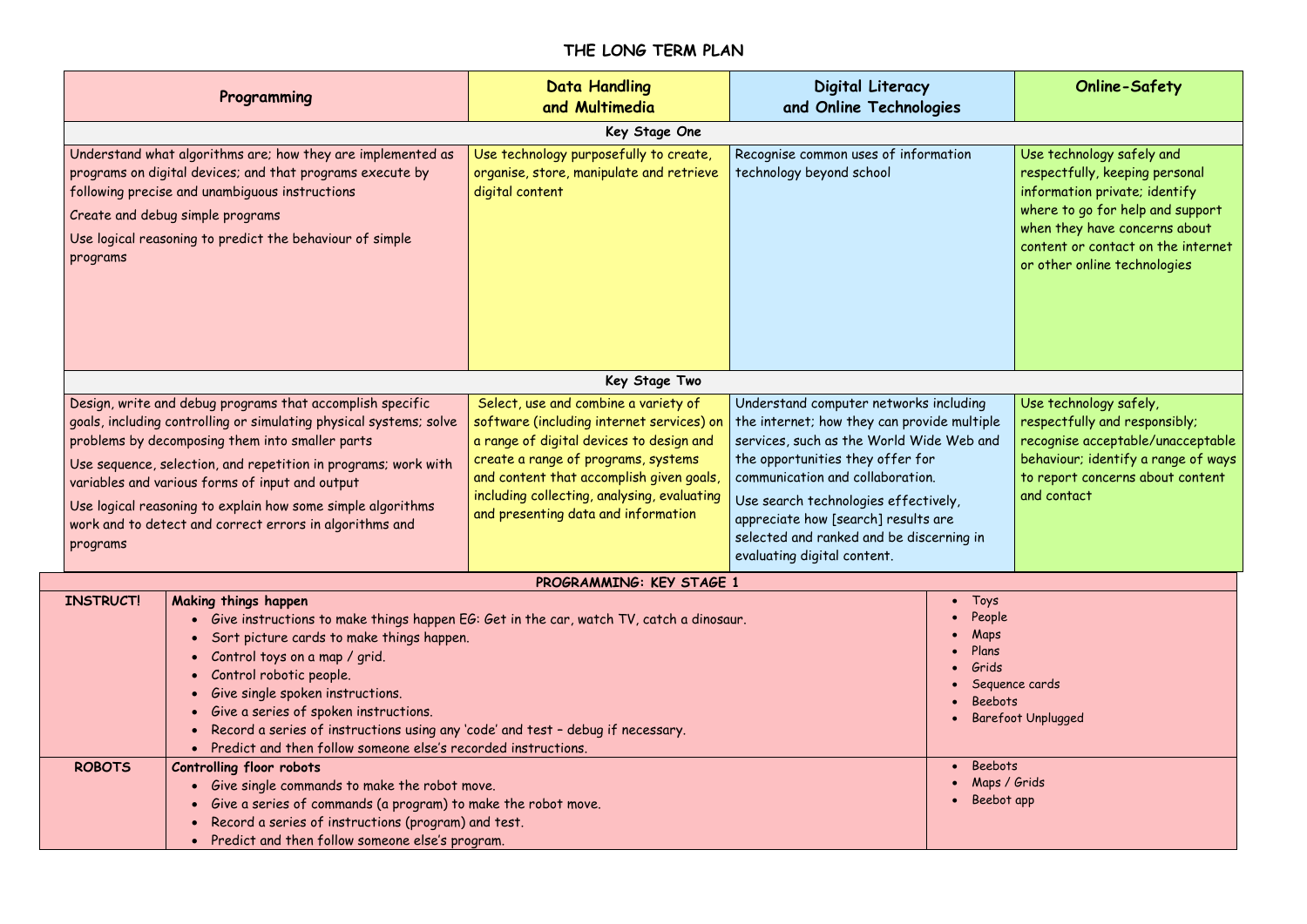| <b>LOGO</b>     | Control an on-screen object<br>• Write single LOGO commands to move a turtle around the screen to draw shapes, letters, simple pictures and<br>patterns.<br>Write a sequence of LOGO commands to move a turtle around the screen to draw shapes, letters, simple pictures<br>$\bullet$<br>and patterns.<br>Use the REPEAT command in a LOGO sequence to move a turtle around the screen to draw shapes, letters, simple<br>$\bullet$<br>pictures and patterns. | $\bullet$ (Te:<br>260<br>Purp<br>Purp<br>Purp |
|-----------------|----------------------------------------------------------------------------------------------------------------------------------------------------------------------------------------------------------------------------------------------------------------------------------------------------------------------------------------------------------------------------------------------------------------------------------------------------------------|-----------------------------------------------|
| <b>CREATE!</b>  | Create a simple activity / game<br>Plan, design, and program to create a game, model or activity.<br>• Create a pattern using LOGO.<br>• Create a game using 2DIY.<br>• Create an animation using Scratch or 2Animate.<br>Create a story using 2Create a Super Story.                                                                                                                                                                                          | $\bullet$ (Te:<br>Purp<br>2Cr<br>Scr<br>2Ar   |
|                 | PROGRAMMING: LOWER KEY STAGE 2                                                                                                                                                                                                                                                                                                                                                                                                                                 |                                               |
| PROGRAM!        | Complete a Series of On-screen Challenges and Tasks<br>. Pupils work through some programming challenges to build up their knowledge of the programming language<br>Use and combine the knowledge and skills learnt to create a simple image or animation using the programming<br>language.                                                                                                                                                                   | $\bullet$ (Te:<br>Scr<br>Purp<br>Bee          |
| <b>EXPLORE!</b> | Create a Visual Display / Physical Model<br>Pupils are shown an example of how to create a visual display such as a geometric pattern in logo. Based on this and<br>using knowledge gained from the previous unit pupils create a range of their own unique patterns and images.<br>Pupils explore the 'GETTING STARTED' activities in LEGO WeDo and develop those activities.<br>$\bullet$                                                                    | $\bullet$ (Te:<br><b>LEG</b><br>Purp          |
| <b>SYSTEMS</b>  | Control a Simple Physical / Simulated System with Inputs and Outputs<br>Follow instructions to build one of the machines from the LEGO WeDo activities, program the machine, develop the machine<br>and the programming. EG Build the Drumming Monkey and program it to drum different rhythms then add and program a<br>sensor to improve the behaviour of the Drumming Monkey.                                                                               | $\bullet$ LEG                                 |
| <b>CREATE!</b>  | Create a Simple Activity / Game<br>• Use a programming application to create a simple game or on screen activity that requires user interaction. Make<br>the game available to a specific target audience and observe, evaluate, modify and improve to make the experience<br>better.                                                                                                                                                                          | 2DI<br>(Te:<br>Scr<br>2Cr<br>Purp             |
|                 | PROGRAMMING: UPPER KEY STAGE 2                                                                                                                                                                                                                                                                                                                                                                                                                                 |                                               |
| <b>DESIGN!</b>  | Use Programming to Create an Activity for Younger Children<br>Pupils develop their programming skills to create one or more educational games or learning activities designed to<br>$\bullet$<br>be used by a younger pupil. The activity will be packaged and evaluated after road testing with real audience<br>members.                                                                                                                                     | (Te<br>Scr<br><b>LEG</b><br>Purp              |

extease Turtle) rple Mash - Logo .<br>rple Mash - 2Go rple Mash – 2Code extease Turtle) rple Mash - 2DIY reate A Super Story<sup>.</sup> cratch 2Animate (ipad) extease Turtle) ratch rple Mash – 2Code ebots extease Turtle) LEGO WeDo rple Mash – 2Code LEGO WeDo  $\overline{\text{IY}}$ extease Turtle) ratch reate A Super Story<sup>:</sup> rple Mash – 2Code extease Turtle)  $\mathsf{match}^{\dagger}$  LEGO WeDo rple Mash – 2Code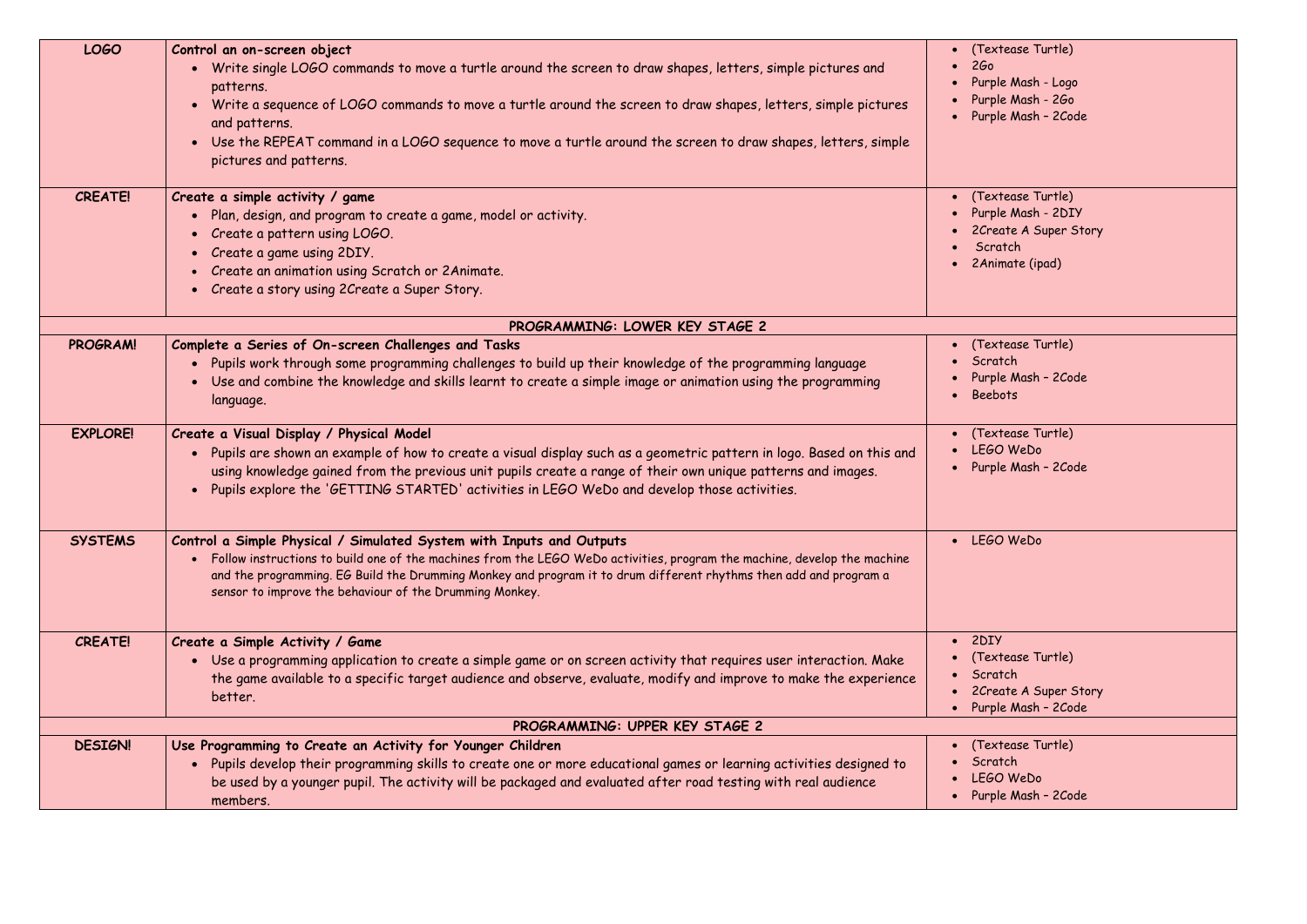extease Turtle) LEGO WeDo Barefoot Unplugged

extease Turtle) Purple Mash – 2Code

| <b>INSTRUCT!</b> | Create a Step by Step Guide to help Someone Experience a Programming Activity<br>. Pupils create a short activity using a programming application and then create a step by step quide to help someone<br>else create something similar. The guide could be text, image, audio or visual.                                                                                                                                           | • (Texteas<br>• Scratch<br>• LEGOW<br>Barefoot                                         |
|------------------|-------------------------------------------------------------------------------------------------------------------------------------------------------------------------------------------------------------------------------------------------------------------------------------------------------------------------------------------------------------------------------------------------------------------------------------|----------------------------------------------------------------------------------------|
| <b>SYSTEMS</b>   | Control a More Complex Physical / Simulated System with Inputs and Outputs<br>• Follow instructions to build one of the machines from the LEGO WeDo activities, program the machine, develop the machine<br>and the programming. EG Build the Giant Escape and program it to stand in response to a sensor then improve and extend the<br>behaviour of the Giant Escape to tell a story - perhaps use Scratch to program your WeDo. | • LEGOW                                                                                |
| <b>CREATE!</b>   | Create an App / Game / Activity<br>• Develop programming skills to create an app, game or activity that is made available for use by peers.                                                                                                                                                                                                                                                                                         | $\bullet$ 2DIY<br>$\bullet$ 2DIY 3D<br>• Scratch<br>• (Texteas<br>• Purple M<br>• SWAY |

LEGO WeDo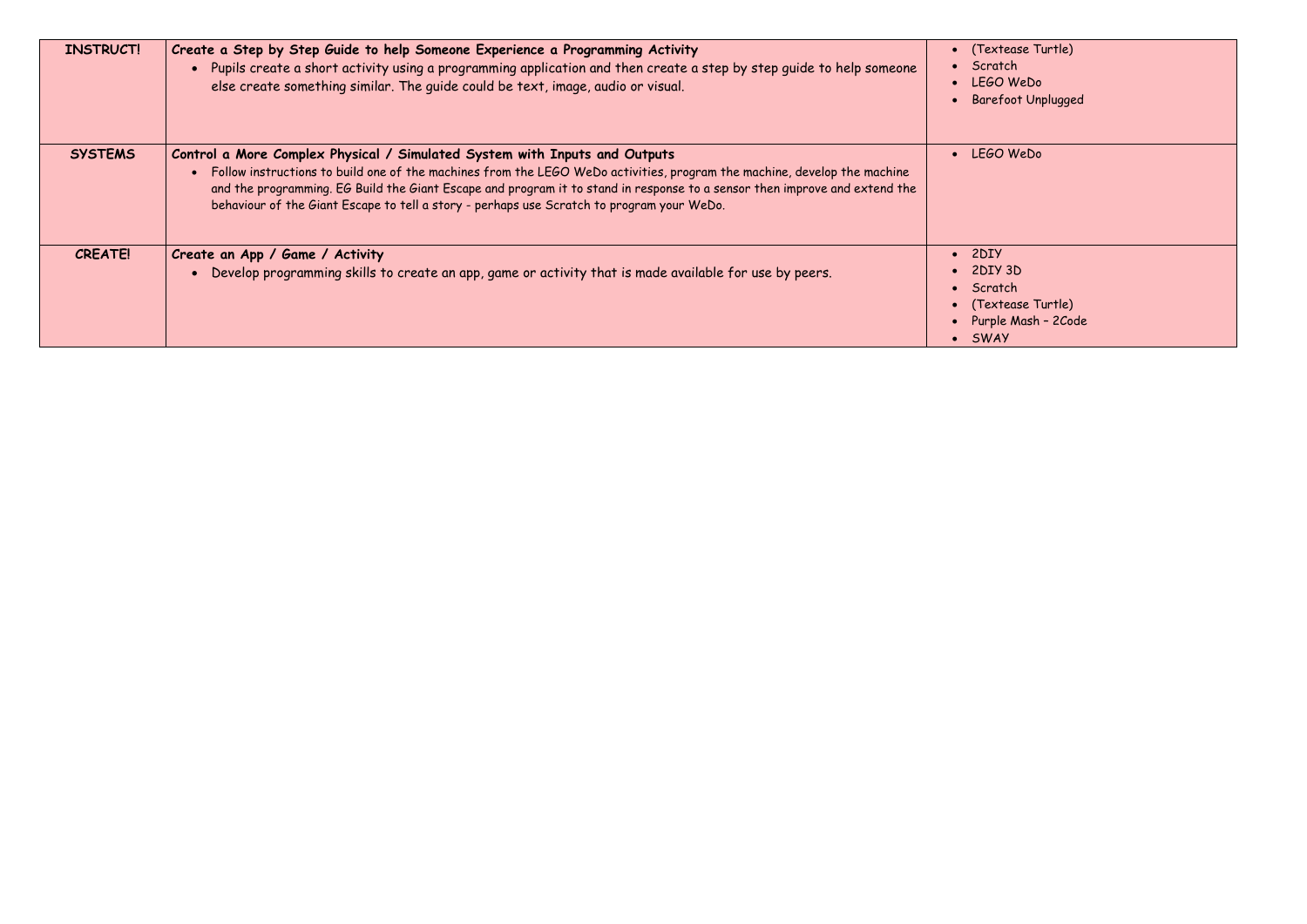Infant Toolkit - 2Count Purple Mash – 2Count Purple Mash – 2Graph

**•** 2Investigate • Purple Mash - 2Investigate

2 Paint 2 Publish + 2 Create a Super Story Purple Mash Powerpoint imovie

|                     | DATA HANDLING and MULTIMEDIA: KEY STAGE 1                                                                                                                                                                                                                                                                                                                                                                                                                                                        |  |
|---------------------|--------------------------------------------------------------------------------------------------------------------------------------------------------------------------------------------------------------------------------------------------------------------------------------------------------------------------------------------------------------------------------------------------------------------------------------------------------------------------------------------------|--|
| <b>GRAPHS</b>       | Create charts and graphs<br>• Create a Pictogram.<br>• Create a Block Chart.<br>• Create a Bar Chart.                                                                                                                                                                                                                                                                                                                                                                                            |  |
|                     | For example: eye colour, transport to school, collect data about minibeasts and show the data in a 2Count Pictogram                                                                                                                                                                                                                                                                                                                                                                              |  |
| <b>DATABASES</b>    | Create a database<br>• Create a shared database.<br>• Sort and group the database.<br>• Create graphs from the database.                                                                                                                                                                                                                                                                                                                                                                         |  |
| <b>STORIES</b>      | Create a multimedia story<br>• Use text to annotate an image or series of images to 'tell a story'.<br>• Record your voice to 'tell a story'.<br>• Take photos or record video to 'tell a story'.<br>• Combine text / images / video / animation / sound to 'tell a story.<br>• Create a 'presentation' that shows what you know about the technology around us.<br>EG: Use '2 Create a Super Story' to create a version of a traditional story in Literacy.                                     |  |
| <b>ANIMATE!</b>     | <b>Create an animation</b><br>• Create a simple show using characters and backgrounds in Puppet Pals (ipad)<br>• Create a simple moving picture using 2Animate.<br>• Create a stop frame animation using I Can Animate.<br>• Add titles and sound to an animation using iMovie or Movie Maker                                                                                                                                                                                                    |  |
|                     | DATA HANDLING and MULTIMEDIA: LOWER KEY STAGE 2                                                                                                                                                                                                                                                                                                                                                                                                                                                  |  |
| <b>BRANCH!</b>      | Compare Creation of Branching Database Done Manually with Computer Generated<br>• Pupils are taught the principles of how a branching database works. In pairs / small groups create a simple<br>branching database about minibeasts or transport for example on paper or using cards. Create the same database<br>using a computer program eg Purple Mash Branching Databases. Discuss which method of creating a branching<br>database works best<br>• Another user interrogates the database. |  |
| <b>SPREADSHEETS</b> | <b>Entering Data and using Simple Calculation Techniques</b><br>• Learn the basic language and techniques in using a spreadsheet to organise and manipulate simple numerical data<br>Use the knowledge and techniques involved to create a spreadsheet to help plan and cater for a birthday party,<br>run a school disco or tuck shop.<br>• Another user tests the spreadsheet.                                                                                                                 |  |

 Purple Mash - 2Animate I Can Animate (ipad) iMovie Movie Maker

 Textease Branch Purple Mash Branching Databases

 Textease Spreadsheet Excel (Year 4 above)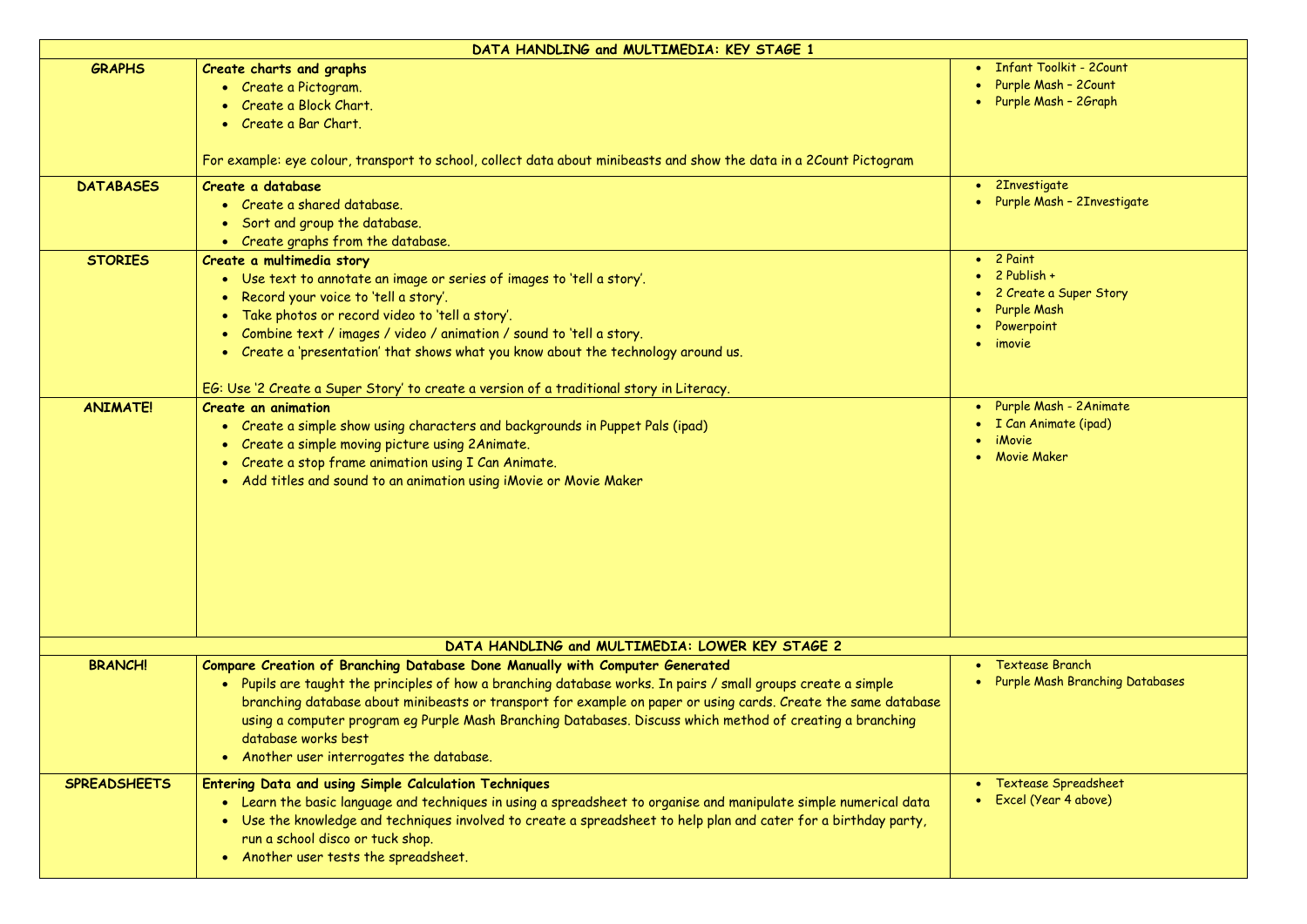| • 2 Create a Super Story |
|--------------------------|
| • iMovie                 |
| $\bullet$ SWAY           |

 2 Investigate (Purple Mash) Textease Database

| <b>CREATE!</b>    | Create a Multimedia Resource for a Younger Child<br>. Pupils can create an interactive resource for a younger audience, eg an ebook, a game, a learning activity, a<br>website, an entertainment video.                                                                                                                                                                                                                                                                                                                                                                                 |  |
|-------------------|-----------------------------------------------------------------------------------------------------------------------------------------------------------------------------------------------------------------------------------------------------------------------------------------------------------------------------------------------------------------------------------------------------------------------------------------------------------------------------------------------------------------------------------------------------------------------------------------|--|
|                   | DATA HANDLING and MULTIMEDIA: UPPER KEY STAGE 2                                                                                                                                                                                                                                                                                                                                                                                                                                                                                                                                         |  |
| <b>DATABASES</b>  | <b>Searching and Interrogating Databases</b><br>• Searching and interrogating existing databases.<br>• Creating a shared database and then searching or interrogating that database.                                                                                                                                                                                                                                                                                                                                                                                                    |  |
| <b>MODEL!</b>     | <b>Spreadsheet Modelling</b><br>• Create simple and more sophisticated spreadsheet models that are able to react when numerical data is added<br>and / or updated. Examples - Simple price calculator, a bank account, a spreadsheet set up to calculate the<br>amount of water used in a home, a spreadsheet set up to track the types of activities a group of pupils experience<br>during a typical day / week, a spreadsheet showing relationship between areas and perimeters of rectangles.<br>• Where appropriate create charts and graphs to illustrate patterns of information |  |
| <b>BROADCAST!</b> | Make and Promote a News Broadcast<br>. Pupils create an audio or video broadcast as a news programme. Use the week's news from BBC Newsround or<br>create local or school based news stories.<br>Pupils can create supporting resources such as a trailer, news jingles and also experience using autocue<br>techniques.<br>Finished item to be made available on the school website.                                                                                                                                                                                                   |  |

 Textease Spreadsheet Excel

 iMovie (News skin) imovie Trailer Garage Band I Can Present Audacity

tal and non-digital resources

|                         | DIGITAL LITERACY AND ONLINE TECHNOLOGIES: KEY STAGE 1                                                                                                                                                                                                                                                                                                                                                |              |
|-------------------------|------------------------------------------------------------------------------------------------------------------------------------------------------------------------------------------------------------------------------------------------------------------------------------------------------------------------------------------------------------------------------------------------------|--------------|
| <b>TECHNOLOGI</b>       | <b>Technology Around Us</b>                                                                                                                                                                                                                                                                                                                                                                          | <b>Digit</b> |
| <b>ES</b>               | • Identify, discuss and find out more about the technology that we can see in, around and outside the school building. Why<br>is it there? How does it work?                                                                                                                                                                                                                                         |              |
|                         | • Identify and discuss the technology that we can see at home. Why is it there? How does it work?                                                                                                                                                                                                                                                                                                    |              |
|                         | Create a 'presentation' that shows what you know about the technology around us.                                                                                                                                                                                                                                                                                                                     |              |
| <b>COMMUNICA</b>        | Using the Internet - email / message                                                                                                                                                                                                                                                                                                                                                                 |              |
| TE!                     | Send an email to an expert / organisation / partner school / school friend / Barnaby Bear.<br>$\bullet$                                                                                                                                                                                                                                                                                              |              |
| https://www.q           | Write or reply to an online discussion about a school activity.<br>$\bullet$                                                                                                                                                                                                                                                                                                                         |              |
| ov.uk/governm           | Create a post on a class blog.<br>$\bullet$                                                                                                                                                                                                                                                                                                                                                          |              |
| ent/publicatio          | • Video conference.                                                                                                                                                                                                                                                                                                                                                                                  |              |
| ns/education-           | Explore websites from a selection provided, rate the content of their preferred sites and explain why.<br>$\bullet$                                                                                                                                                                                                                                                                                  |              |
| $for -a-$<br>connected- | Discuss different ways that you can navigate through websites, in particular - adverts, pop-ups, links.<br>$\bullet$                                                                                                                                                                                                                                                                                 |              |
| world                   | Show a selection of carefully chosen websites and ask about the intended audience. Discuss - some are aimed at older people,<br>people with particular interests/hobbies etc. Discuss what to do if you come across something that gives you that funny feeling<br>in your tummy. See Health, wellbeing and lifestyle https://www.gov.uk/government/publications/education-for-a-connected-<br>world |              |
|                         | Show pupils the tomato spider website and discuss that anyone can set up a website, saying anything. What should they<br>look out for?                                                                                                                                                                                                                                                               |              |

 WeLearn365 Email Purple Mash email Purple Mash 2Blog Teams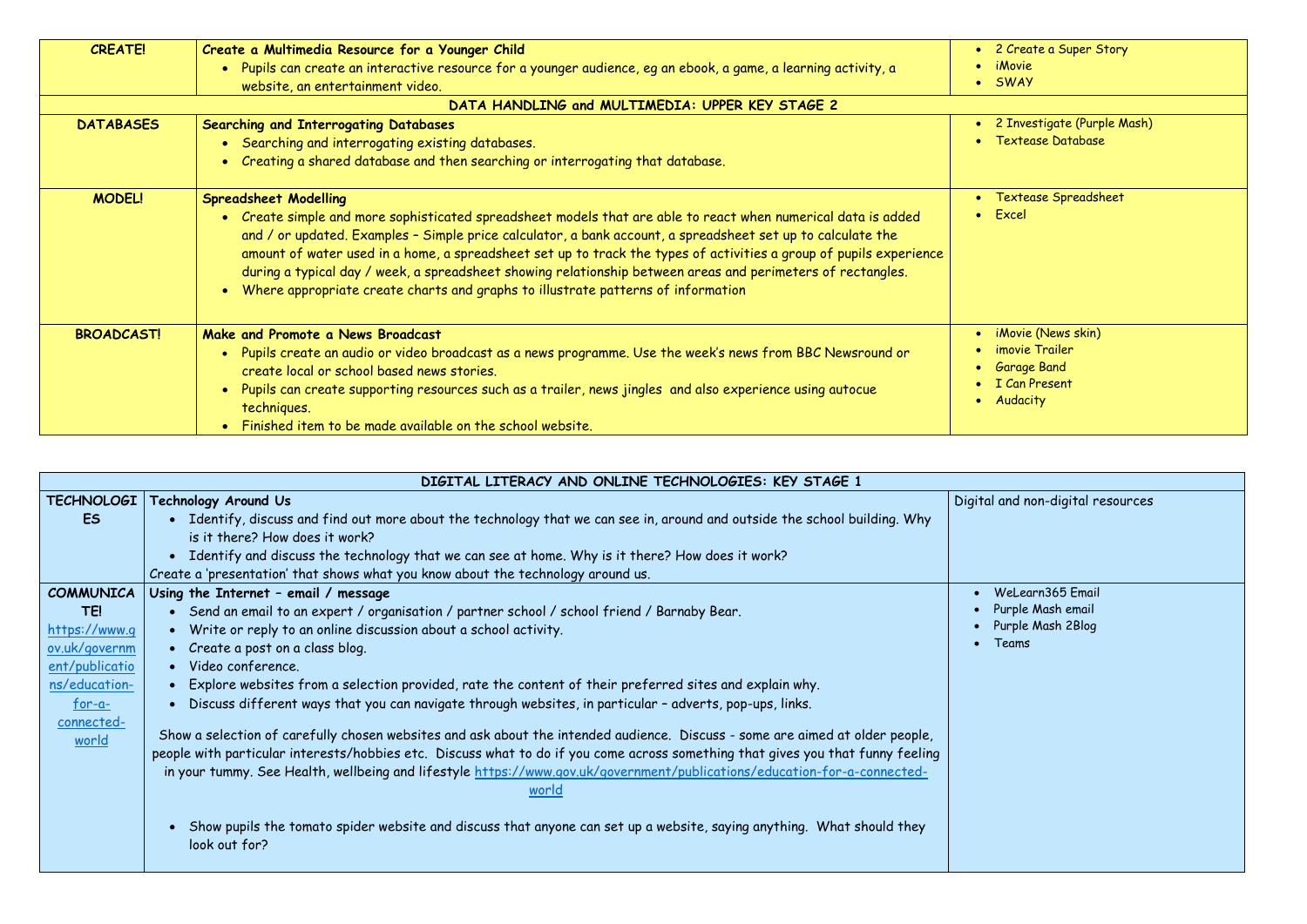### Google Internet

| $\bullet$ | <b>WL365</b>                             |
|-----------|------------------------------------------|
| $\bullet$ | Purple Mash - 2 Write                    |
|           | $\bullet$ Word 365                       |
|           | • Powerpoint                             |
|           | • Cyber Café                             |
| $\bullet$ | Cybersmart - finding appropriate content |
| $\bullet$ | Kara and Wilson                          |
|           | • Tree Octopus website                   |
| $\bullet$ | Common Sense Media                       |

|                                                                                                                                                                      | DIGITAL LITERACY AND ONLINE TECHNOLOGIES: LOWER KEY STAGE 2                                                                                                                                                                                                                                                                                                                                                                                                                                                                                                                                                                                                                                                     |  |
|----------------------------------------------------------------------------------------------------------------------------------------------------------------------|-----------------------------------------------------------------------------------------------------------------------------------------------------------------------------------------------------------------------------------------------------------------------------------------------------------------------------------------------------------------------------------------------------------------------------------------------------------------------------------------------------------------------------------------------------------------------------------------------------------------------------------------------------------------------------------------------------------------|--|
| <b>WEBSITES</b><br>Managing<br>Online<br><b>Information</b><br>https://www.q<br>ov.uk/governm<br>ent/publicatio<br>ns/education-<br>$for -a-$<br>connected-<br>world | Computers and Networks: working with websites and pages<br>• Searching effectively<br>Using non-linear information - navigating web content<br>$\bullet$<br>Reusing content on web pages - EG copy and paste an image from a website<br>https://www.gov.uk/government/publications/education-for-a-connected-world                                                                                                                                                                                                                                                                                                                                                                                              |  |
| <b>COLLABORAT</b><br>E!                                                                                                                                              | Online Collaboration - Pupils experience a range of online collaborative experiences (VC, Discussions, Shared Writing,<br>Blogs, Wikis)<br>Pupils experience a range of online collaboration scenarios building on what they may have done in key stage one.                                                                                                                                                                                                                                                                                                                                                                                                                                                    |  |
| <b>THINK!</b><br>Managing<br>Online<br><b>Information</b><br>https://www.q<br>ov.uk/governm<br>ent/publicatio<br>ns/education-<br>$for -a-$<br>connected-<br>world   | Making sense of online content<br>• Select a website and discuss what is fact, fiction and opinion.<br>Recognise that information on websites may not be accurate or reliable and may be used for manipulation, persuasion or<br>$\bullet$<br>promotion of bias.<br>Create your own spoof website.<br>$\bullet$<br>Be aware of online marketing and begin to develop strategies to deal with it. Use the Things for Sale lesson and examine<br>$\bullet$<br>websites which are designed to encourage purchase of specific products, recognise various methods used to promote and<br>sell these products. Use Crayola.com and webkinz.com<br>Discuss what the words plagiarism and copyright mean.<br>$\bullet$ |  |
|                                                                                                                                                                      | DIGITAL LITERACY AND ONLINE TECHNOLOGIES: UPPER KEY STAGE 2                                                                                                                                                                                                                                                                                                                                                                                                                                                                                                                                                                                                                                                     |  |
| <b>NETWORKS</b>                                                                                                                                                      | Computers and networks<br>Research the history of computers and networking. Present your findings to an audience in some way.                                                                                                                                                                                                                                                                                                                                                                                                                                                                                                                                                                                   |  |
| <b>COLLABORAT</b><br>E!                                                                                                                                              | Online collaboration- Pupils experience a range of online collaborative experiences (VC, Discussions, Shared Writing, Blogs)<br>Pupils experience a range of online collaboration scenarios building on what they may have done in lower key stage two.<br>$\bullet$                                                                                                                                                                                                                                                                                                                                                                                                                                            |  |
| <b>EVALUATE!</b>                                                                                                                                                     | Making Sense of Online Content - Evaluating websites, assessing validity and reliability of web content<br>Pupils learn to discriminate about online content by considering how to assess information found on the internet and being<br>$\bullet$<br>able to evaluate websites.                                                                                                                                                                                                                                                                                                                                                                                                                                |  |

| PAN                                |
|------------------------------------|
| LAN                                |
| <b>WAN</b>                         |
| Router                             |
| Switches                           |
| Binary                             |
|                                    |
| <b>WL365</b>                       |
| Purple Mash - 2 Write              |
| Word365                            |
| Teams                              |
| Purple Mash Blog                   |
|                                    |
| <b>Hoax Websites</b>               |
| Website evaluation forms           |
| Alan November: All About Explorers |
|                                    |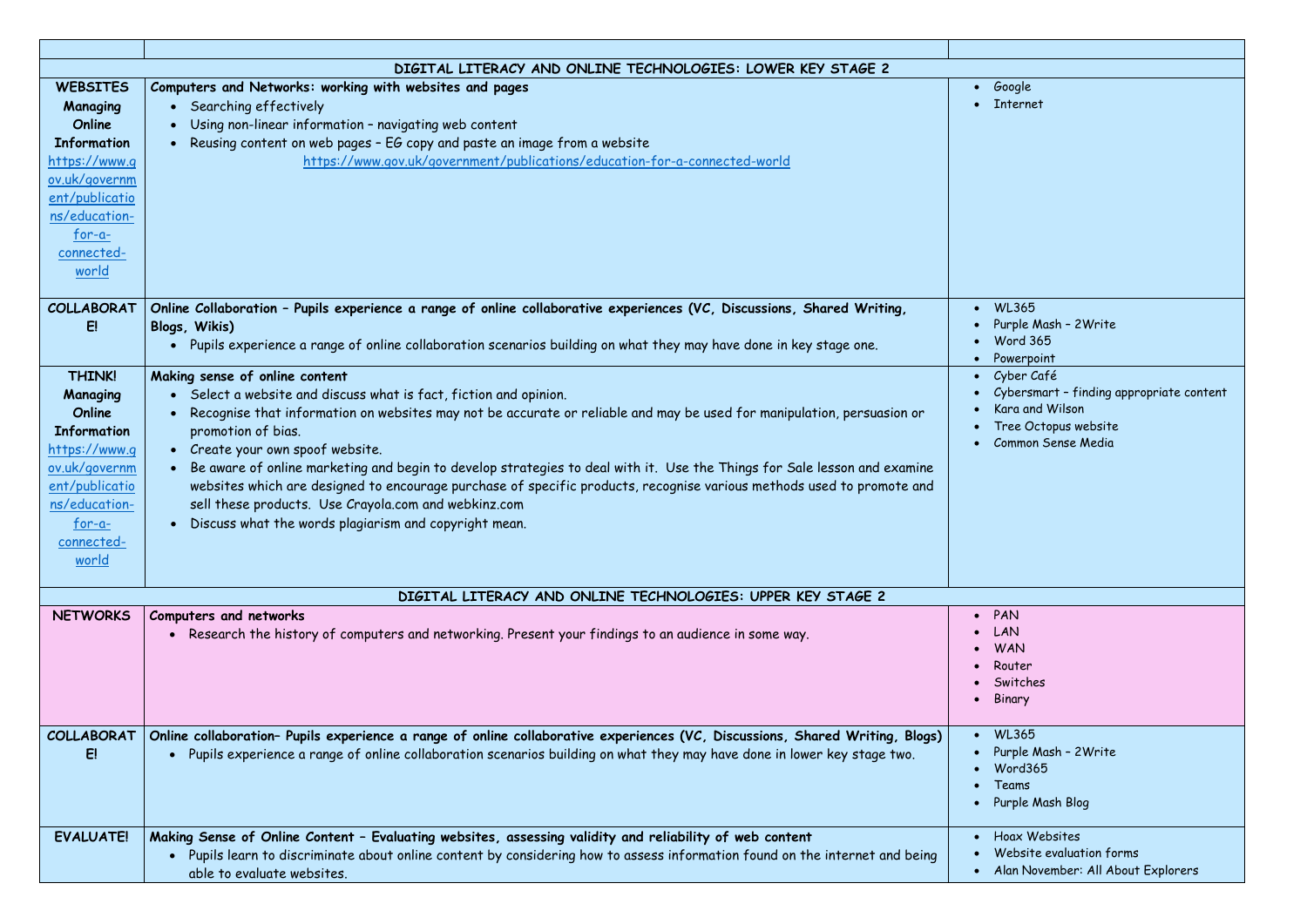| Managing           | Know that many commercial providers have sophisticated ways of trying to sell on the Internet (e.g. Hoax 'You have a     |
|--------------------|--------------------------------------------------------------------------------------------------------------------------|
| Online             | virus' message to sell antivirus software).                                                                              |
| <b>Information</b> | What is spam - discuss reasons they may receive spam/junk emails etc. and use the scenarios in the lesson plan. Create a |
| https://www.q      | song similar to "spam stoppers".                                                                                         |
| ov.uk/governm      | https://www.gov.uk/government/publications/education-for-a-connected-world                                               |
| ent/publicatio     |                                                                                                                          |
| ns/education-      |                                                                                                                          |
| $for -a-$          |                                                                                                                          |
| connected-         |                                                                                                                          |
| world              |                                                                                                                          |
|                    |                                                                                                                          |

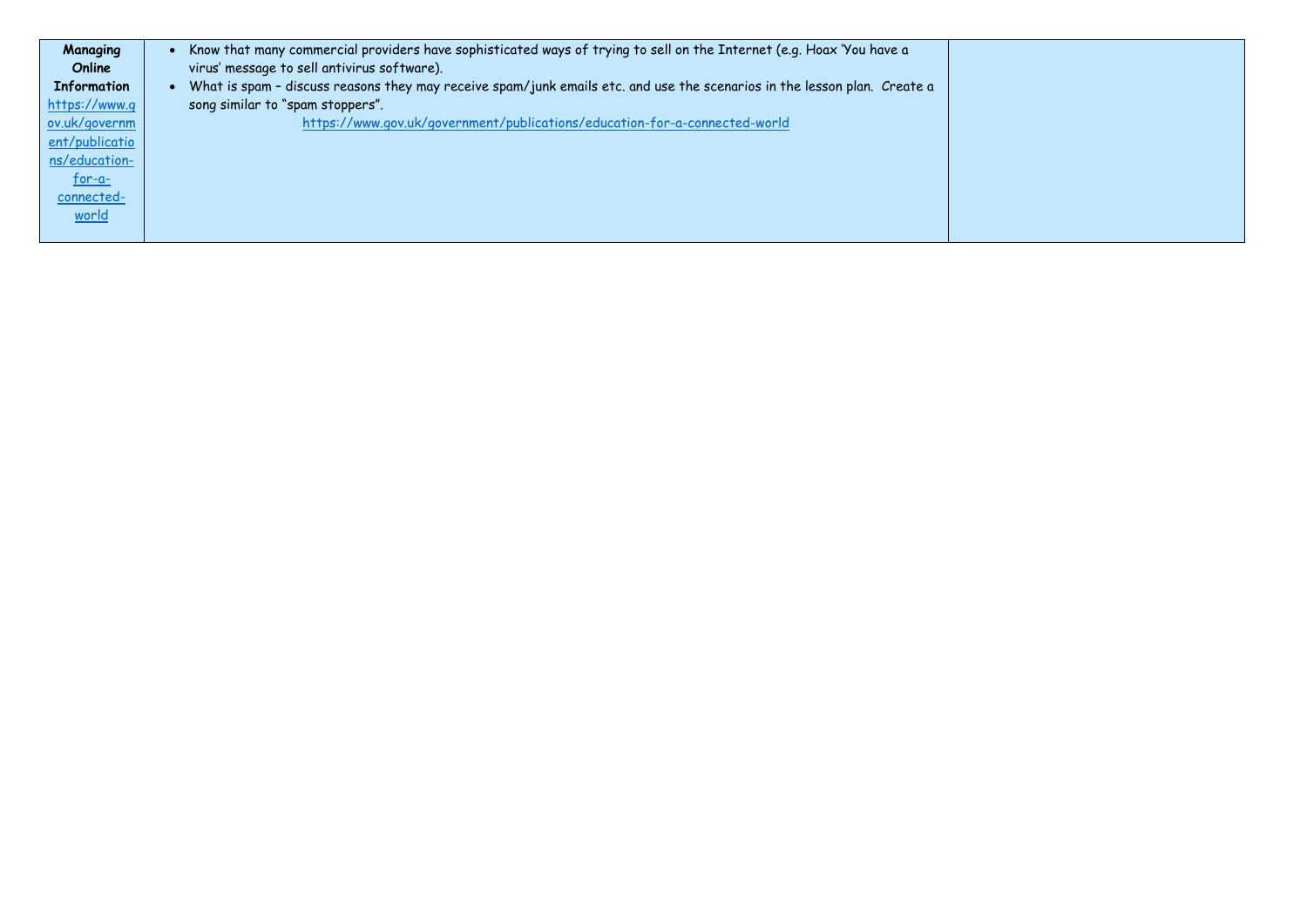School AUP Digiduck's Big Decision book Lee & Kim video **OSBOX**  Once Upon a Time Online book Chicken Clicking book Goldilocks – A hashtag cautionary tale book

 Commonsense Media o Keep it Private o Powerful passwords Cybersmart – Sharing Personal Information Hectors world 1, 3 &5 Childnet: Smartie the Penguin Digiduck Lee & Kim video Jesse and Friends **OSBOX** 

|                                                                                                                                                                                                                | <b>ONLINE SAFETY: KEY STAGE 1</b>                                                                                                                                                                                                                                                                                                                                                                                                                                                                                                                                                                                                                                                                                                                                                                                                                                                                                                                                                                                                  |  |
|----------------------------------------------------------------------------------------------------------------------------------------------------------------------------------------------------------------|------------------------------------------------------------------------------------------------------------------------------------------------------------------------------------------------------------------------------------------------------------------------------------------------------------------------------------------------------------------------------------------------------------------------------------------------------------------------------------------------------------------------------------------------------------------------------------------------------------------------------------------------------------------------------------------------------------------------------------------------------------------------------------------------------------------------------------------------------------------------------------------------------------------------------------------------------------------------------------------------------------------------------------|--|
| <b>SAFE</b><br>Self-Image &<br>Identity<br><b>Online Reputation</b><br>https://www.gov.u<br>k/government/pub<br>lications/educatio<br>$n$ -for-a-<br>connected-world                                           | Use technology safely and respectfully<br>. Agree on classroom expectations for the safe use of the Internet. Create a class Online Safety charter. Use<br>discussion and feedback to class. Be aware of age appropriate content. Understand the school Acceptable User Policy.<br>Recognise the difference between real and imaginary online experiences through role play.<br>Be kind and polite to people online as you are in real life. Read the Digiduck story to highlight how to behave online.<br>Consider the feelings of others.<br>Identify some risks presented by new technologies inside and outside the school: online games, text messages or<br>cyberbullying<br>. Begin to understand that their work says something about themselves and so they should be careful when sharing it,<br>eg photographs, text, blogs - use blogs/discussions/my profiles                                                                                                                                                         |  |
| Project Evolve<br>Privacy &<br><b>Security</b><br>Health, Well-<br>Being & Lifestyle<br>https://www.gov.u<br>k/government/pub<br>lications/educatio<br>$n$ -for-a-<br>connected-world<br><b>Project Evolve</b> | Keeping personal information private and know where to go for help and support<br>Recognise the kind of information that is private. Talk about what information they should share with others and<br>what they should not.<br>Understand that you should never give out private information on the Internet. Show Hectors World 1. Use technology<br>toys, walkie talkies, mobile phones, talking tins to role play.<br>. Understand that online communications are not always confidential and can be monitored.<br>• Learn to create effective usernames that protect your private information. Use Hectors World.<br>• Understand that if you see something on the Internet which makes you feel uncomfortable or worried, you can tell an<br>adult. Watch Jesse and Friends or appropriate parts of Hectors World or Lee & Kim videos and discuss safety and<br>sharing with trusted adults.<br>Recognise who you can ask for help and know when you need help. Read Smartie the Penguin and consider good or bad<br>choices. |  |
|                                                                                                                                                                                                                | ONLINE SAFETY: LOWER KEY STAGE 2                                                                                                                                                                                                                                                                                                                                                                                                                                                                                                                                                                                                                                                                                                                                                                                                                                                                                                                                                                                                   |  |
| <b>SMART</b><br><b>Managing Online</b><br><b>Information</b><br>https://www.gov.u<br>k/government/pub<br>lications/educatio<br>$n$ -for-a-<br>connected-world<br><b>Project Evolve</b>                         | Use technology safely, respectfully and responsibly<br>• Understand the need for rules. Create a game to highlight the Online Safety rules/charter that has been agreed by<br>the class/school.<br>• Understand that any personal information online can be used and seen by others. What can you find out about a<br>famous person? Demonstrate safe practice and know what to include/leave out when setting up an online profile. Look<br>at aliases and avatars.<br>• Understand the need to identify whether material can be shared before using it in their work. Look at a range or<br>royalty free websites.<br>Know to keep personal information private when communicating online.<br>'How secure is my password' website.                                                                                                                                                                                                                                                                                               |  |
| <b>FLAG!</b><br><b>Online Bullying</b>                                                                                                                                                                         | Recognise acceptable/unacceptable behaviour. Know a range of ways to report concerns about content and contact<br>Know that they can use online tools to collaborate and communicate with others.<br>Understand that there are various ways of reporting concerns                                                                                                                                                                                                                                                                                                                                                                                                                                                                                                                                                                                                                                                                                                                                                                  |  |

 Cyber Café DigitalMe Safe Commonsense Media: Power of Words Cara Winston & Smart Crew

 Blogs, forums, online games, email. CEOP Kara Winston and Smart Crew Video 4 Childline